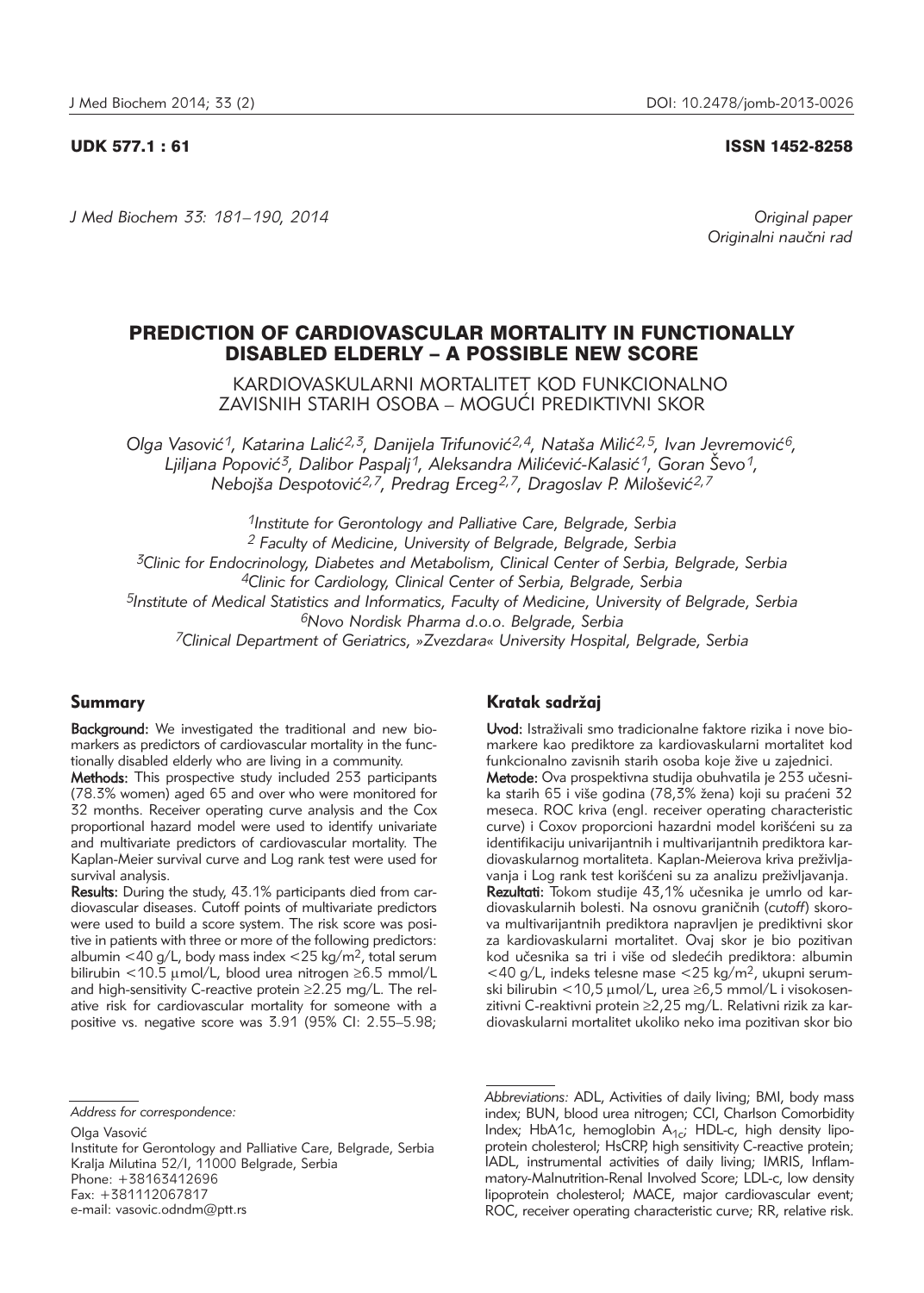P<0.001). There was no change in risk after adjustment for age, sex, traditional cardiovascular risk factors, comorbidities and a number of disabilities.

Conclusions: Presence of low grade inflammation, malnutrition and early signs of renal dysfunction are essential for cardiovascular risk among the functionally disabled elderly and may be assessed using the proposed new inflammatory-malnutrition-renal involved score (IMRIS).

Keywords: cardiovascular risk, C-reactive protein, elderly, malnutrition

# Introduction

Cardiovascular mortality is the leading cause of death in elderly people (1). It is already known that the traditional cardiovascular risk factors are not the principal predictors for cardiovascular events in the elderly (2–4). Studies have shown that some of these risk factors even act in the reverse direction with the oldest people (≥85 years) (5). This is the case with total cholesterol (6), and the body mass index (7, 8). There was no positive association between overweight and allcause and cardiovascular mortality in individuals aged 65 years and older. On the contrary, a low body mass index (BMI) was consistently associated with increased risk for mortality in the elderly (9). Weight loss in older adults is highly predictive of increased morbidity and mortality (10, 11).

A decrease in body protein is a major characteristic of ageing (12). Protein-energy wasting (PEW) is diagnosed if three characteristics are present (low serum levels of albumin, transthyretin, or cholesterol), reduced body mass, and reduced muscle mass. It involves mainly muscle proteins, and is associated with decreased muscle strength and functional impairment (12). The functionally disabled elderly are a large proportion of the growing population of elderly. According to epidemiologic studies, 20% of older persons over 65 years require assistance with the Activities of Daily Living (ADLs); 45% of older persons over 85 years require assistance with the ADLs (13). They are vulnerable groups of elderly who are at high risk of cardiovascular mortality.

Hypoalbuminemia is the most commonly used surrogate of PEW (14). Low albumin may be associated with hypercoagulable states (12), and increased blood viscosity (12). Serum albumin is a major determinant of plasma oncotic pressure and the presence of hypoalbuminemia may reduce the threshold for development of pulmonary edema in patients with heart failure (HF) (15).

Hypoalbuminemia is an independent predictor of incident HF among community-dwelling older adults and may provide important information for elderly patients with acute decompensated HF (16).

je 3,91 (95% CI: 2,55–5,98; P<0,001). Nije bilo promene u riziku nakon prilagođavanja za starost, pol, tradicionalne faktore rizika, komorbiditete i stepen funkcionalne zavisnosti.

Zaključak: Prisustvo inflamacije niskog stepena, malnutricije i početni znaci bubrežne disfunkcije su esencijalni za procenu kardiovaskularnog rizika kod funkcionalno zavisnih starih osoba i mogu biti procenjeni na osnovu novog prediktivnog skora nazvanog IMRIS (engl. inflammatory-malnutrition-renal involved skor).

Ključne reči: C-reaktivni protein, kardiovaskularni rizik, malnutricija, stare osobe

Acute heart failure syndrome (AHFS) in elderly patients eventually ends with death from a cardiovascular cause. In AHFS, renal dysfunction carries a poor prognosis. Altered renal hemodynamic due to hemodynamic, neurohormonal, and inflammatory factors in addition to further activation of neurohormones (renin-angiotensin-aldosterone system, catechol amines, endothelin, vasopressin) and prostaglandin inhibition contribute to arteriolar glomerular vasoconstriction and urea without creatinine reabsorption in the distal nephron. This may be the explanation why elevated blood urea nitrogen is such a strong risk factor for cardiovascular mortality in elderly (17).

It has become apparent that many abnormalities in the protein-energy nutritional status can also be induced by inflammatory processes (14). Moreover, loss of muscle and fat stores and inflammation are likely to increase the risk of death from cardiovascular or cerebrovascular disease (possibly by promoting vascular endothelial damage)  $(14)$ . Low dietary intake and diminished muscle mass are both common in the old individuals and may cause low values of blood urea nitrogen (BUN) and serum creatinine, even in the presence of advanced renal failure (12). On the other hand, an elevated BUN concentration seems to be an important predictor of poor outcome in patients with HF (18).

Ageing is associated with the activation of the entire inflammatory cascade. Inflammatory markers such as C-reactive protein, interleukin 6 and fibrinogen are all positively correlated with cardiovascular death. Inflammation and malnutrition are related (19), and in many studies they were included together in cardiovascular risk scores (malnutrition-inflammationatherosclerosis (MIA) syndrome, prognostic inflammatory and nutritional index (PINI), etc.) (20, 21). These risk scores are applicable in vulnerable patients, like patients on dialysis or patients with end-stage chronic diseases (22).

It is possible that the biomarkers of inflammation are more strongly related to vascular risk in aged people than the measures of plasma lipids, or other established risk factors (23, 24). There is an inverse relationship between bilirubin (total and direct) and high-sensitivity C-reactive protein (hsCRP) among apparently healthy Korean adults (25). Hwang et al. (25) suggested that a low serum CRP level may be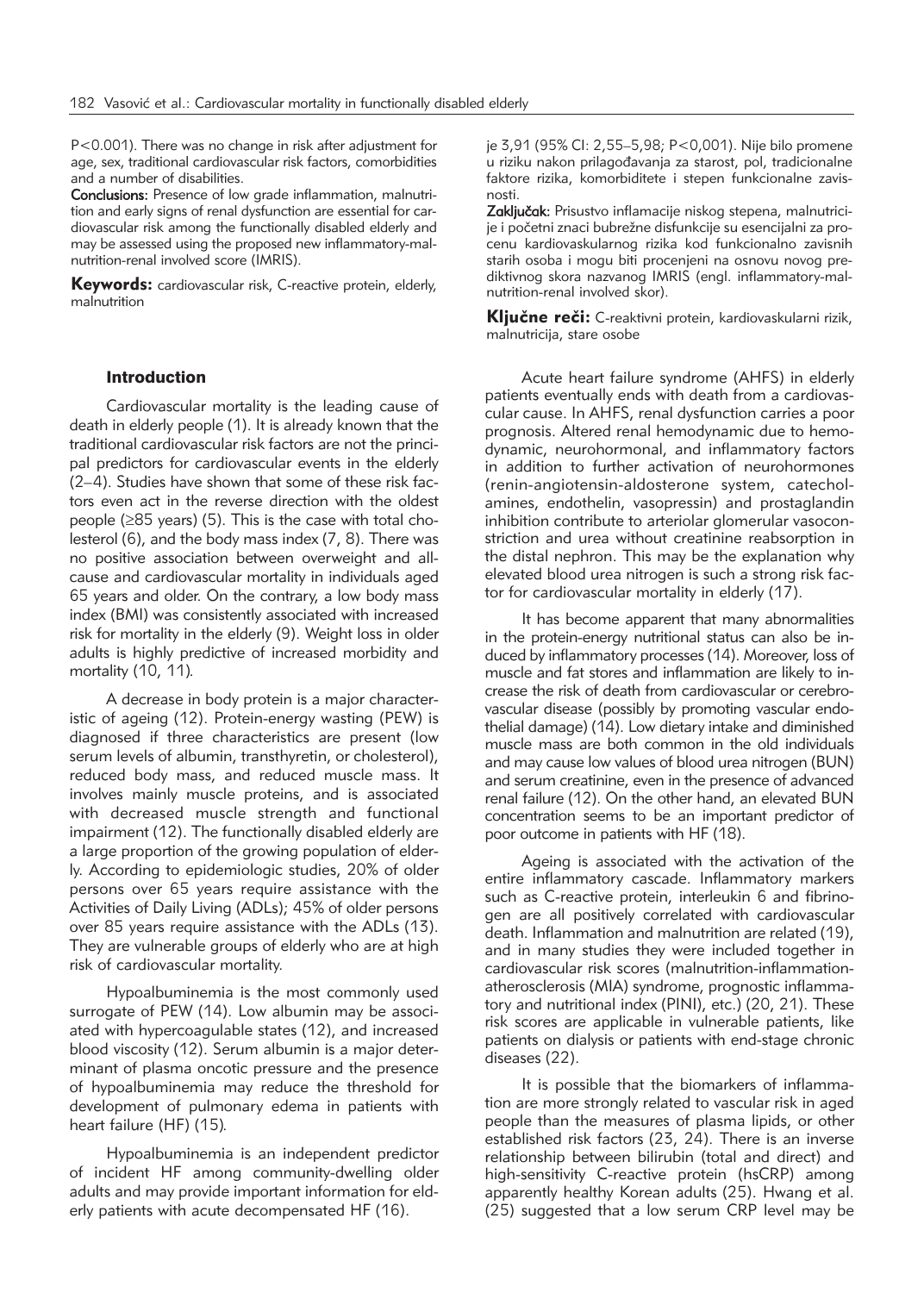due to the antioxidant and antiinflammatory effects of bilirubin metabolism (25). Low total serum bilirubin is associated with coronary artery calcification (CAC), and with the presence of angiographically documented coronary heart disease (CHD) after adjustment for the established risk factors (26). Men without atherosclerotic cardiovascular disease (CVD) were shown to have higher total bilirubin levels than men with CVD (25). Thus, bilirubin may be a novel negative risk factor of CVD (26).

There are few studies, especially prospective ones, regarding the prediction of cardiovascular mortality in the functionally disabled elderly. Our hypothesis was that maybe it is possible that some nontraditional risk factors may outweigh the effect of tra ditional risk factors in this subgroup of elderly. Biomarkers of inflammation, protein energy wasting and malnutrition are important predictors of cardiovascular mortality in the functionally dependent elderly people. Also, based on the literature, some other ordinary biochemical analyses may accurately predict cardiovascular death in this age group. We chose not to use the established risk scores, but rather to try and build a new one, based on the same or similar biomarkers, which are routinely assessed in biochemical laboratories.

### Methods

## *Study population*

The study participants were 253 community dwelling elderly from a pool of 1390 functionally dependent elderly who were using the health care services provided by the Institute for Gerontology and Palliative Care, Belgrade. All the necessary examinations were done during home visits. The participants were aged between 65 and 99 years. The exclusion criteria were absence of a part or an entire extremity (leg or limb amputation due to trauma, congenital, or vascular reasons), totally immobile patients (bed ridden), and presence of carcinoma or some other terminal phase illness. Patients treated with nonsteroidal antiinflammatory drugs, any lipid lowering therapy or corticosteroid medications were also excluded.

Participants gave written consent prior to participation in the study. The study has been approved by the Ethical Committee of the Faculty of Medicine, University of Belgrade.

#### *Measurements*

We investigated the traditional risk factors (age, smoking habits, serum lipids, lipid fractions and ratios, blood pressure, anthropometrics), inflammatory markers (white blood cell count, fibrinogen, high sensitivity C-reactive protein) and albumin as the marker of malnutrition. We also considered other standard biochemical measurements as potential risk factors. Among the 256 subjects originally included, only three had some missing data.

Biochemical measurements were made from fasting blood samples drawn at home on the morning of the baseline examination. All analyses were done routinely in a nationally accredited laboratory. We did not repeat the analyses during the follow-up period. We used the biochemistry analyzer ARCHITECT from Abbot Diagnostics and reagents from the same company. Lipid status was done after 12 hours of fasting with reagents from Abbott Diagnostics (except LDL cholesterol, which was done with BioSystems reagents) on the same analyzer and Adult Treatment Panel III values were used as reference values. Hemoglobin  $A_{1c}$  was done using an immunoturbidimetric method with a MULTIGENT Hb $A_{1c}$  Reagent Kit from Abbott Diagnostics. Reference value of  $HbA_{1c}$  with this method is <6.5%. High sensitivity C-reactive protein (hsCRP) was determined by a latex-enhanced immunoturbidimetric method using reagents from ByoSystems on an Architect biochemistry analyzer (Abbott Diagnostics). The lowest detection limit with this method is 0.06 mg/L and we used the National Academy of Clinical Biochemistry (NACB) 2009 guidelines for the cardiovascular (CV) risk reference value (low risk <1.0 mg/L, average risk 1.0–3.0 mg/L, high risk  $>3.0$  mg/L, very high risk  $\geq 10$  mg/L)  $(27)$ . For the white cell count we used the hematology analyzer ABX-Micros, with the reference interval 4–  $10\times10^{9}$ /L. Fibrinogen was done with FIBRINTIMER: Thrombotrack–reference interval 2.0–4.0 g/L.

At inclusion, a standardized interview was performed to assess: medical history, all medications currently used and lifestyle factors (smoking).

Functional status at the time of the interview was assessed using six items (bathing, dressing, toileting, transfer, continence, and feeding) from the Katz ADL Scale (28) and eight items (ability to use telephone, shopping, food preparation, housekeeping, laundry, mode of transportation, responsibility for own medications, ability to handle finances) from the Lawton IADL Scale (29). The level of functional disability was categorized as independent, needs assistance, or dependent (disabled). All participants were having difficulty with one or more IADLs, and having difficulty or needing help with at least one ADL, hence they were all functionally dependent.

Comorbidity information necessary to complete the Charlson Comorbidity Index – CCI (30) was collected from the medical record and supplemented with information from patient interview.

Smoking was classified as current, former (no smoking in the previous 6 months), or nonsmoker. The interviewer then measured height using a ROSS meter with the detection limit of 0.1 cm, weight using the SECA 804 body analyzer scale with the detection limit of 0.1 kg. Waist and hip circumferences were taken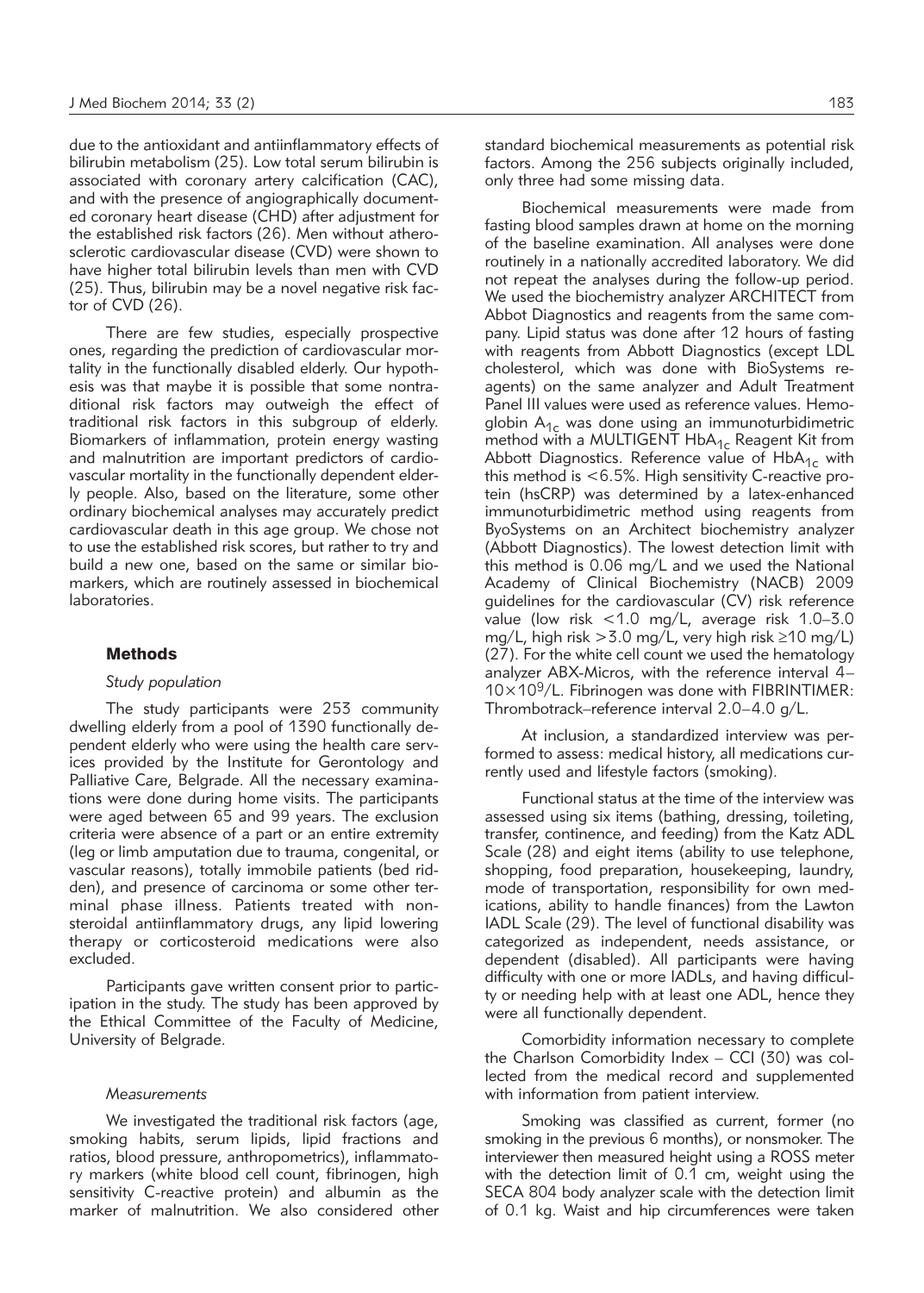using standard tape with a 0.1 cm detection limit. Blood pressure was measured with a standard mercury sphygmomanometer in patients who were in a sitting position after 15 minutes of rest. BMI was calculated from weight in kilograms divided by height in meters squared.

Patients were followed for a six-month period. We checked medical records for the presence of a new major adverse cardiovascular event (MACE) or cardiovascular death. MACE was defined as selfreported and medically documented myocardial infarction, stroke, and/or aneurism or by-pass surgery. Cardiovascular mortality was defined as mortality from myocardial infarction, heart failure, stroke, aneurism, or complications after vascular surgery.

# *Statistical analyses*

Descriptive statistics for continuous variables are reported as the mean  $\pm$  standard deviation, or median with interquartile range (IQR). We compared means or proportions for baseline clinical characteristics by Student's t test or Mann-Whitney rank sum test as appropriate (for continuous variables) and  $x^2$  test (for categorical variables) for two groups of participants (participants who survived and others who died during the follow-up period). The associations between mortality risk and different biomarkers were assessed using Cox proportional hazards (PH) regression in time after blood collection, initially for each possible important variable separately and subse-

| Baseline characteristics†          | Alive<br>$(N = 144)$ | Died from<br>CV diseases<br>$(N=109)$ | All participants<br>$(N=253)$ |  |  |  |  |  |
|------------------------------------|----------------------|---------------------------------------|-------------------------------|--|--|--|--|--|
| Mean (SD) age, years               | 81.0 (6.0)           | 82.5(7.1)                             | 81.6 (6.5)                    |  |  |  |  |  |
| Gender, female, n (%)              | 115 (58.1)           | 83 (41.9)                             | 198 (78.3)                    |  |  |  |  |  |
| Medical history, n (%)             |                      |                                       |                               |  |  |  |  |  |
| CCI $(≥3)$                         | 37 (25.8)            | 28 (25.6)                             | 65 (25.5)                     |  |  |  |  |  |
| ADL disability $(≥1)$              | 25 (17.4)            | 38 (34.9)**                           | 63 (25.5)                     |  |  |  |  |  |
| IADL disability $( \geq 1)$        | 98 (68.1)            | 99 (90.8)**                           | 199 (88.0)                    |  |  |  |  |  |
| Prior MACE                         | 63 (46.3)            | 73 (53.7)**                           | 136 (53.8)                    |  |  |  |  |  |
| Lifestyle, n (%)                   |                      |                                       |                               |  |  |  |  |  |
| Current smoker                     | 10(6.9)              | 10(9.2)                               | 20(7.9)                       |  |  |  |  |  |
| Former smoker                      | 34 (23.6)            | 25 (22.9)                             | 59 (23.3)                     |  |  |  |  |  |
| Nonsmoker                          | 92 (63.9)            | 62 (56.9)                             | 154 (60.9)                    |  |  |  |  |  |
| Physical measurements, mean (SD)   |                      |                                       |                               |  |  |  |  |  |
| Systolic BP, mmHg                  | 136 (14)             | 135 (17)                              | 135(15)                       |  |  |  |  |  |
| Diastolic BP, mmHg                 | 77 (8)               | 76 (9)                                | 77(9)                         |  |  |  |  |  |
| Body mass index, kg/m <sup>2</sup> | 26.7(5.4)            | $25.0(5.0)*$                          | 26.0(5.3)                     |  |  |  |  |  |
| Laboratory data, mean (SD)         |                      |                                       |                               |  |  |  |  |  |
| HsCRP, mg/L                        | 3.66(5.03)           | $7.77(8.13)$ **                       | 5.42(6.84)                    |  |  |  |  |  |
| Fibrinogen, g/L                    | 3.62(1.10)           | $4.11(1.35)$ **                       | 3.83(1.23)                    |  |  |  |  |  |
| Albumin, g/L                       | 41.2(4.4)            | 38.5 (5.8)**                          | 40.0 (5.2)                    |  |  |  |  |  |
| Hemoglobin, g/L                    | 123.6 (11.7)         | 116.4 (15.0)**                        | 120.5 (13.7)                  |  |  |  |  |  |
| BUN, mmol/L                        | 6.67(2.33)           | 8.62 (4.98)**                         | 7.51(3.83)                    |  |  |  |  |  |
| Total bilirubin, µmol/L            | 11.86 (3.89)         | $10.16(3.66)$ **                      | 11.13 (3.88)                  |  |  |  |  |  |
| TC, mmol/L                         | 5.80(1.21)           | 5.60(1.27)                            | 5.72(1.24)                    |  |  |  |  |  |
| LDL-cholesterol, mmol/L            | 3.53(1.05)           | 3.52(1.01)                            | 3.53(1.03)                    |  |  |  |  |  |
| HDL-cholesterol, mmol/L            | 1.51(0.34)           | $1.42(0.31)$ *                        | 1.47(0.33)                    |  |  |  |  |  |
| Triglycerides, mmol/L              | 1.57(0.74)           | 1.41(0.68)                            | 1.50(0.72)                    |  |  |  |  |  |
| HbA1c, %                           | 7.00(2.02)           | 6.74(1.70)                            | 6.89(1.89)                    |  |  |  |  |  |

**Table I** Selected baseline characteristics of all participants and participants divided in groups by survival status.

† CCI, Charlson Comorbidity Index; ADL, activities of daily life; IADL, instrumental activities of daily life; MACE, major cardiovascular event (myocardial infarction, stroke and/or peripheral limb amputation due to vascular disease); BP, blood pressure; BUN, blood urea nitrogen; TC, total cholesterol; LDL, low density lipoprotein; HDL, high density lipoprotein; HsCRP, high sensitivity Creactive protein; HbA1c, hemoglobin A1c; Statistically significant difference died vs. alive group: \*P<0.05, \*\*P<0.01.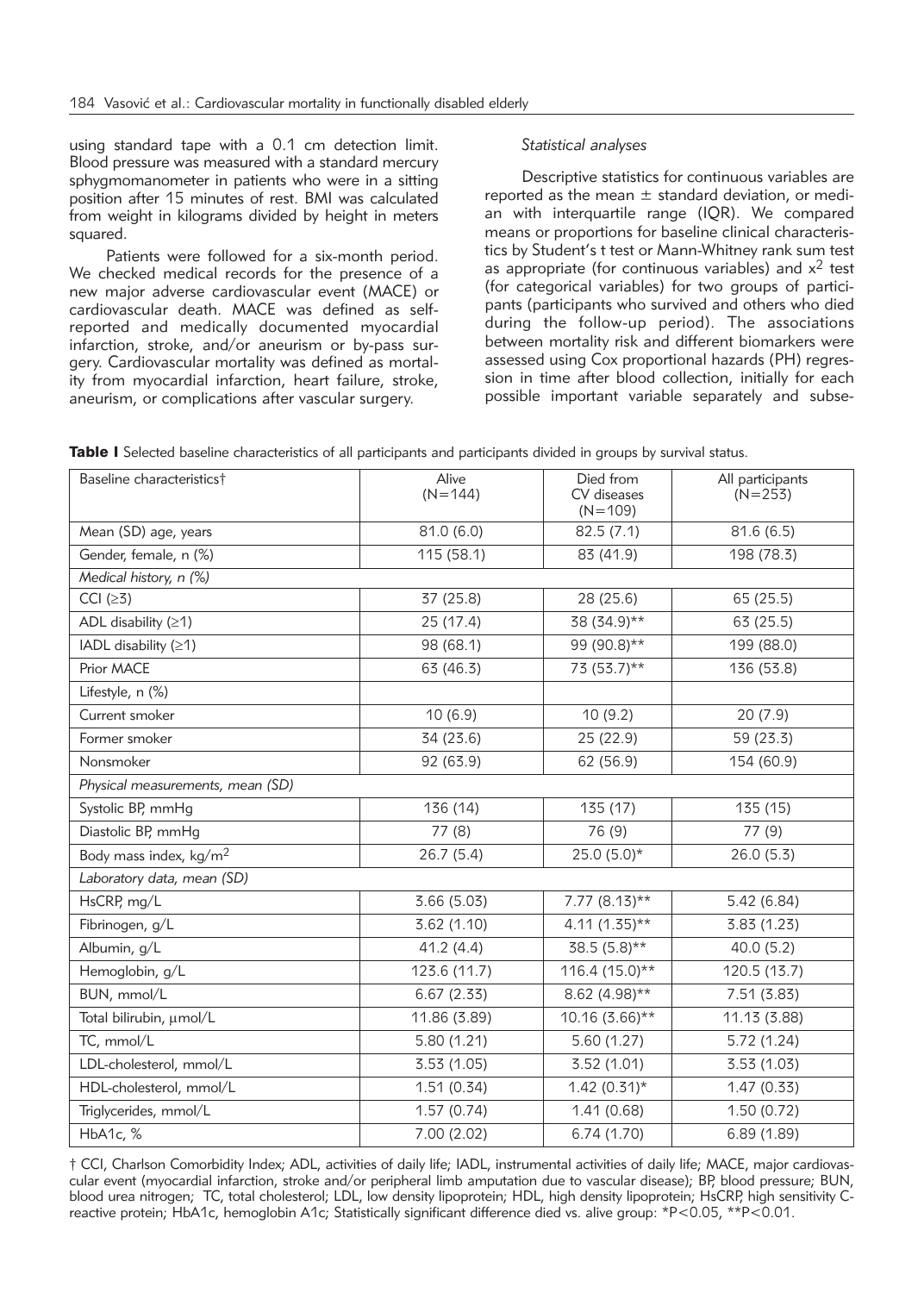quently using a multivariable model with only significant variables included. The results are presented as relative risk (RR) and 95% confidence intervals (95% CI). We used cutoff points based on ROC analysis to form dichotomy variables from significant multivariable predictors (31, 32). (Data not shown) Then, we repeated univariate and multivariate Cox PH with these new categorical variables. We used the likelihood ratio statistic to test significance of the addition of each variable separately to a predictive model. Finally, we built the model based on five important predictor variables and validated it internally using a bootstrap technique (33, 34). Participants were then stratified in subgroups by presence of prior major cardiovascular event (MACE). The new score system was tested separately in each subgroup. Differences in Kaplan-Meier survival curves were tested by Log rank test. All analyses were carried out using SPSS software (version 15).

# **Results**

The baseline mean age of participants was 82 years (78% women); 54% had prior MACE and 50% diabetes. During the study (32 months), 109 patients (43.1%) died from cardiovascular diseases. Baseline characteristics of all study participants, participants who have survived and others who died during the follow-up period, are shown in *Table I*. Those who died were older, thinner (P<0.05 for BMI) with frequent history of prior MACE (P<0.01). They also had lower baseline high density lipoprotein (HDL) cholesterol (P<0.05), hemoglobin, albumin and total bilirubin levels (P<0.01) in blood than those who survived, but higher inflammatory markers and blood urea nitrogen (BUN) levels (P<0.01). Significant univariate and multivariate predictors for cardiovascular mortality are shown in *Table II*.

Table II Significant univariate and multivariate predictors of early cardiovascular mortality in Cox proportional hazard regression analysis\*.

| Variable            | Univariate predictors |               |         | Multivariate predictors |               |         |
|---------------------|-----------------------|---------------|---------|-------------------------|---------------|---------|
|                     | <b>RR</b>             | 95% CI        | P-value | <b>RR</b>               | 95% CI        | P-value |
| Age                 | 1.03                  | $1.00 - 1.06$ | 0.067   | 1.01                    | $0.98 - 1.04$ | 0.630   |
| Fibrinogen          | 1.32                  | $1.12 - 1.56$ | 0.001   | 1.13                    | $0.95 - 1.35$ | 0.176   |
| <b>HsCRP</b>        | 1.05                  | $1.03 - 1.07$ | < 0.000 | 1.03                    | $1.01 - 1.05$ | 0.011   |
| HDL-cholesterol     | 0.50                  | $0.27 - 0.92$ | 0.028   | 0.84                    | $0.44 - 1.59$ | 0.589   |
| <b>Albumin</b>      | 0.91                  | $0.87 - 0.95$ | < 0.000 | 0.93                    | $0.90 - 0.97$ | 0.000   |
| Body mass index     | 0.94                  | $0.90 - 99$   | 0.011   | 0.95                    | $0.91 - 0.99$ | 0.035   |
| Blood urea nitrogen | 1.08                  | $1.05 - 1.12$ | < 0.000 | 1.08                    | $1.04 - 1.12$ | 0.000   |
| Creatinine          | 1.01                  | $1.00 - 1.01$ | 0.001   | 1.00                    | $0.99 - 1.01$ | 0.456   |
| Bilirubin           | 0.90                  | $0.85 - 0.95$ | 0.000   | 0.91                    | $0.86 - 0.97$ | 0.004   |
| Hemoglobin          | 0.97                  | $0.96 - 0.98$ | < 0.000 | 1.00                    | $0.98 - 1.01$ | 0.747   |
| Prior MACE          | 2.11                  | $1.42 - 3.14$ | 0.000   | 2.00                    | $1.34 - 2.99$ | 0.001   |

\*RR indicates relative risk; CI, confidence interval; HsCRP, high sensitivity C-reactive protein; HDL, high density lipoprotein; Prior MACE, prior major cardiovascular event

Table III Final model based on five important predictors of early cardiovascular mortality in Cox proportional hazard regression analysis.

| Variable                  | Univariate predictors |               |            | Multivariate predictors |               |         |
|---------------------------|-----------------------|---------------|------------|-------------------------|---------------|---------|
|                           | <b>RR</b>             | 95% CI        | $P$ -value | <b>RR</b>               | 95% CI        | P-value |
| HsCRP $\geq$ 2.25 mg/L    | 2.31                  | $1.56 - 3.41$ | < 0.001    | 1.76                    | $1.18 - 2.64$ | 0.006   |
| Albumin < $40 g/L$        | 2.43                  | $1.63 - 3.60$ | < 0.001    | 2.19                    | $1.46 - 3.30$ | < 0.001 |
| $BMI < 25 \text{ kg/m}^2$ | 1.85                  | $1.27 - 2.70$ | 0.001      | 2.01                    | $1.37 - 2.95$ | < 0.001 |
| $BUN \geq 6.5$ mmol/L     | 1.76                  | $1.20 - 2.58$ | 0.004      | 1.74                    | 1.18-2.58     | 0.006   |
| Bilirubin<10.5 µmol/L     | 2.10                  | $1.42 - 3.11$ | < 0.001    | 1.82                    | $1.22 - 2.70$ | 0.004   |

\*RR indicates relative risk; CI, confidence interval; HsCRP, high sensitivity C-reactive protein; BMI, body mass index; BUN, blood urea nitrogen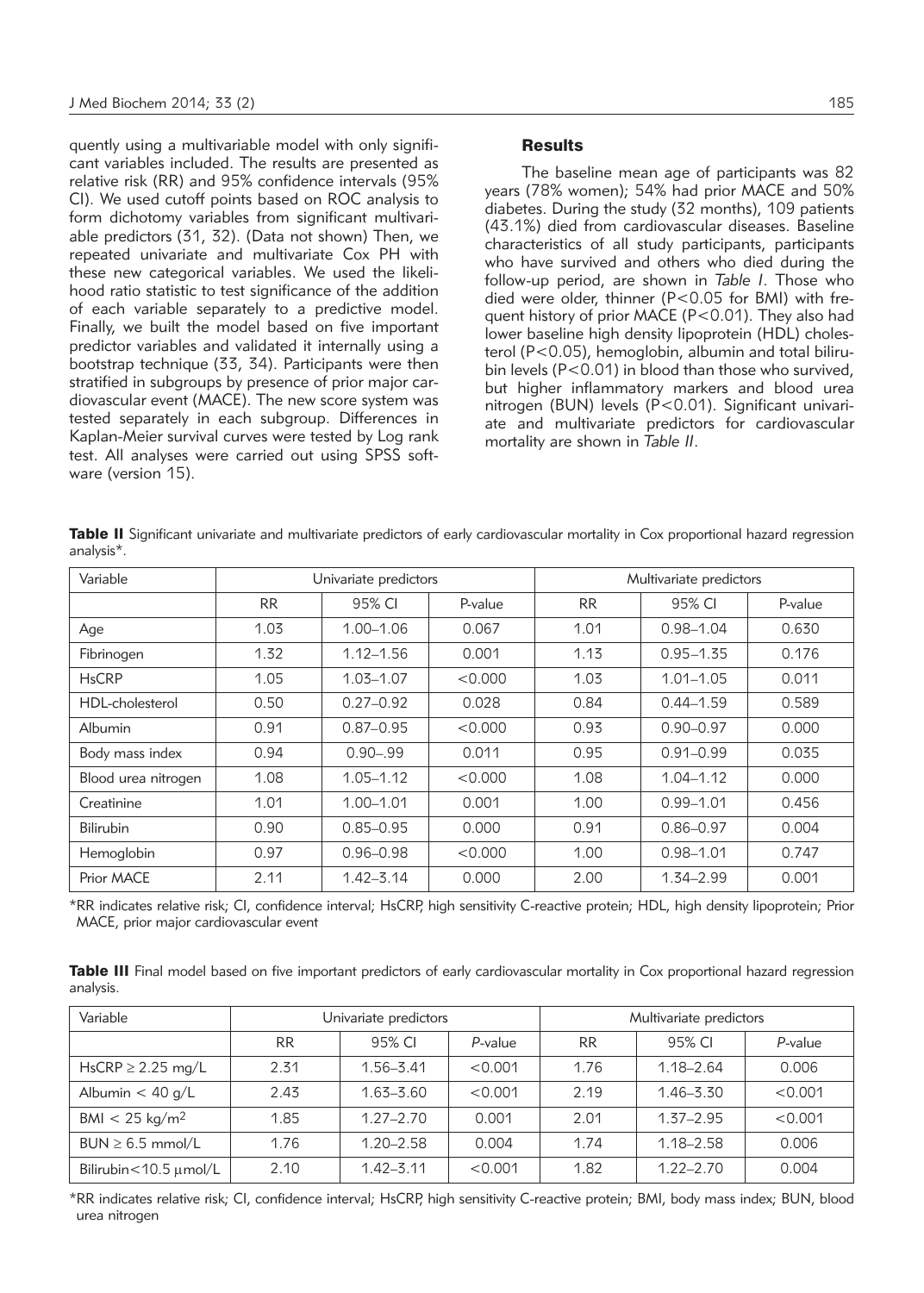

**Figure 1** The proposed new inflammatory-malnutrition-renal in volved score (IMRIS) – easy to learn and implement in practice (Supplementary material)\*

\*BMI, body mass index; BUN, blood urea nitrogen; HsCRP, high sensitivity C-reactive protein



**Figure 2** Kaplan-Meier survival curve in groups with positive and negative inflammatory-malnutrition-renal involved score (IMRIS).

Significant multivariate predictors of cardiovascular mortality were: albumin, BMI, total bilirubin, BUN, and hsCRP. We used cutoff points based on ROC analyses for multivariate predictors to build a significant score, so we included the following predictors: albumin <40 g/L, BMI <25 kg/m<sup>2</sup>, total bilirubin  $<$ 10.5  $\mu$ mol/L, BUN ≥6.5 mmol/L and hsCRP ≥2.25 mg/L (*Table III*). We did not include prior MACE into the risk score because we wanted our score to be independent of the presence of prior MACE. Our score was informative through the whole spectrum from zero to maximum five scores (Log rank test for trend:



**Figure 3** Kaplan – Meier survival curve in groups with positive and negative inflammatory-malnutrition-renal involved score (IMRIS) and with and without a major cardiovascular event (MACE).

 $\gamma^2$ =57.90; P<0.0001), but we decided to split it into two categories: low risk <3, and high risk  $\geq$ 3. Therefore, the score was positive if someone had three or more of these five predictors positive, and we called it the inflammatory-malnutrition-renal involved score (IMRIS) (*Figure 1*). Cox PH model bootstrapped in 1000 samples and stratified for age, gender and lipid risk factors revealed RR for cardiovascular mortality if someone has a positive IMRIS 3.91 (95%CI: 2.55– 5.98), P<0.001. Our model fits the data (Hosmer and Lemeshow test:  $\chi^2$ =2.435, P=0.487). *Figure 2* shows the Kaplan-Meier curve for positive vs. negative IMRIS (Log rank test  $\chi^2$ =46.49, P<0.001). The compliance between predicted and actual effect is usually summarized by a few measures and we calculated them. Our score resulted in: sensitivity 73.5% (95%CI: 64.07%– 81.40%), specificity 70.1% (95%CI: 61.96%–77.47%), positive likelihood ratio 2.46, negative likelihood ratio 0.38, positive predictive value 65.0%, negative predictive value 77.7% and accuracy 71.5%.

In our participants, the presence of MACE raised the risk of another event two times, RR 2.00 (95%CI: 1.34–2.99),  $P=0.001$ . To test the independency of our new score from the presence of MACE, we divided participants into four groups – IMRIS positive vs. IMRIS negative patients with and without MACE. Kaplan–Meier curve shows that IMRIS is a better discriminator for cardiovascular mortality than presence of MACE (*Figure 3*). In a fully adjusted Cox PH multivariate model (adjusted for age, gender, smoking habits, ADL disability, IADL disability, CCI, systolic BP, diastolic BP, lipid profile, waist and hip circumferences), RR for cardiovascular mortality in participants with a positive IMRIS was 4.15 (95%CI: 2.62–6.55, P<0.001), while in the participants with MACE it was 2.12 (95%CI: 1.38–3.25, P=0.001).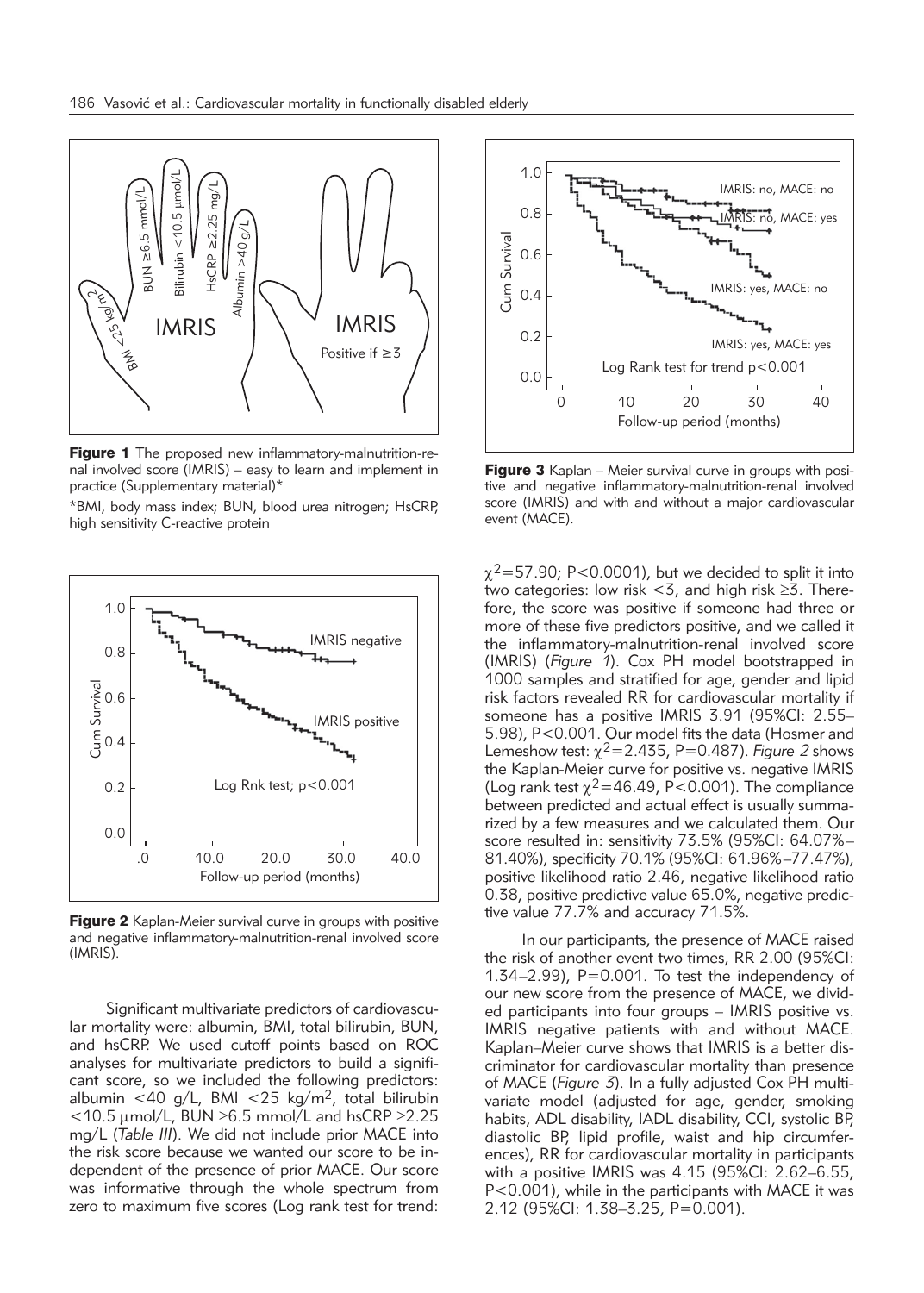# **Discussion**

In our prospective study in the functionally dependent elderly, we found five important risk factors for cardiovascular death. These risk factors were biomarkers of inflammation, malnutrition and renal dysfunction, so we called our score IMRIS (inflammatory-malnutrition-renal involved score).

We can stress that even HDL is not in our score system: it was a significant univariate predictor for cardiovascular mortality and it was the only lipid risk factor that was relevant in our study. We can also notice that our elderly had high mean HDL levels, and maybe it is time to reconsider our reference values for this age group. This demands further investigation in the field of importance to achieve high HDL levels in elderly.

It is not surprising that biomarkers of inflammation are within our score, when we know that chronic inflammation is considered to be an underlying mechanism of ageing and age-related diseases (35, 36). Moreover, in previous studies, the effects of inflammatory mediators upon survival were separate from preexisting morbidity and other traditional risk factors for death. Clarke et al. found that higher CRP and lower albumin levels strongly predicted both vascular and non-vascular mortality in older men, irrespectively of other characteristics (24). Jenny et al. (37) found that CRP and fibrinogen were more strongly associated with death in older men than women, and more strongly associated with early than late death. In the MONICA/KORA Study, initially healthy men with baseline hsCRP concentrations >3 mg/L had a 2-fold increase in risk of total mortality (seven years followup) and the risk was most prominent for cardiovascular mortality (38–40). The POLA Study group found that the risk for early death in healthy elderly men was increased for high CRP and for low albumin. Prediction of early death was enhanced by the joint effect of these two markers. For late death, the only significant association was with CRP in men. In women, neither CRP, nor albumin was associated with early or late death (41). In our study, we did not find sex-related differences. On the contrary, women were the predominant gender (78.3%), but we still found that both high hsCRP and low albumin were predictive of early cardiovascular death.

Djoussé et al. (42) examined in the prospective Framingham Offspring Study whether low serum albumin is associated with greater risk for myocardial infarction and all-cause mortality. They concluded that lower serum albumin concentrations are associated with an increased risk of coronary disease in both sexes and with all-cause mortality in women. It was not clear if that is an independent effect of albumin, or low albumin only reflects inflammation. Albumin per se has antioxidant properties, inhibits lipid peroxidation systems and may inhibit endothelial apoptosis (41). Also, it is possible that biomarkers of inflammation

(increased levels of CRP and decreased levels of albumin) reflect a final common biochemical pathway of devastating health status which is a predisposition to vascular and non-vascular mortality in old age (24).

The relationship between obesity, inflammation and cardiovascular disease is more complex than we usually think. The acute phase proteins when they are at high levels exert a marked influence on the nutritional status, as they determine anorexia and weight loss through decreased protein catabolism and anabolism (44). In contrast with middle-aged initially healthy individuals, where obesity is a strong cardiovascular risk factor, an »obesity paradox« exists among patients with multiple risk factors and a history of cardiovascular disease (45, 46). Weiss et al. (47) retrospectively evaluated the relationship between BMI and long-term mortality in very elderly subjects who were hospitalized in an acute geriatric ward. Patients with the lowest BMI had the highest rate of mortality even after excluding subjects who died within 6 months of hospitalization and BMI was inversely associated with mortality regardless of sex and cause of death. In our study, BMI  $<$  25 kg/m<sup>2</sup> was predictive of cardiovascular death regardless of sex too, and we incorporated it in our risk score.

Elevated BUN has been associated with adverse outcomes and has been already incorporated into myocardial infarction risk prediction models. BUN level is particularly important in elderly people because creatinine may weaken its ability to reflect changes in glomerular filtration rates as muscle mass decreases (48). It was exactly the evidence in our study, because creatinine was not a multivariate predictor of cardiovascular mortality, but BUN was incorporated in our score. In a large retrospective cohort of Medicare patients (aged 65 years), increased 1-year mortality risk was found with a serum urea nitrogen (SUN) level greater than 6.1 mmol/L in patients who experienced a myocardial infarction, and with a SUN level greater than 5.7 mmol/L in patients who experienced heart failure (49). In the abovementioned study, there was not a single cut point for SUN level to predict mortality risk, because the incremental risks across the whole spectrum were informative. This was in agreement with our results, where BUN 6.5 mmol/L was incorporated in the mortality risk score.

Bilirubin is a major physiologic antioxidant cytoprotectant. As an antioxidant, bilirubin demonstrated antiatherogenic function through inhibition of LDL oxidation and through inhibition of vascular endothelial activation (50). Several epidemiological studies have found that bilirubin levels are inversely associated with coronary heart disease (51, 52). In the National Health and Nutrition Examination Survey, increased serum total bilirubin levels were associated with reduced peripheral arterial disease and stroke prevalence (53, 54). In a prospective study in Korean men and women, low serum bilirubin levels were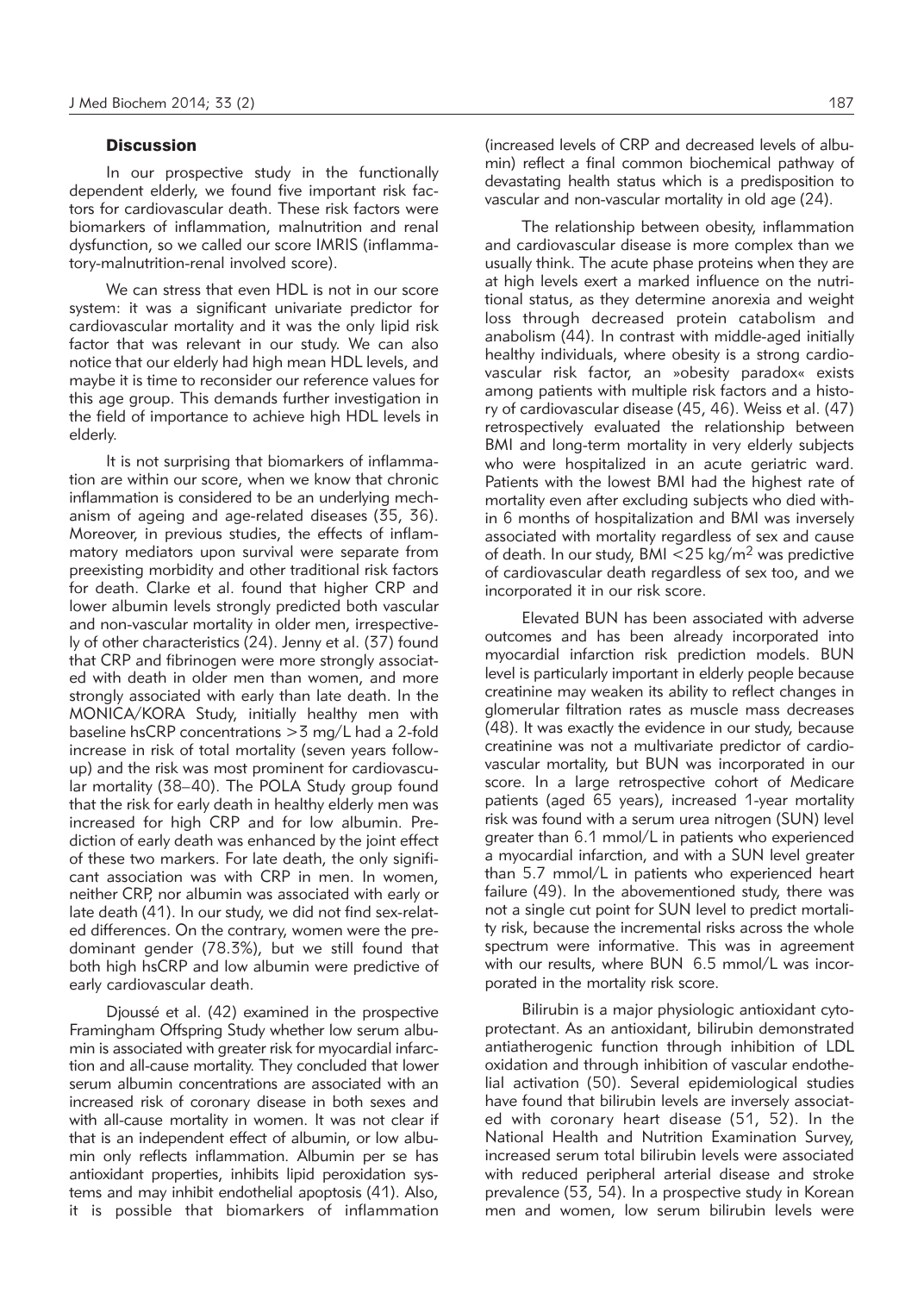associated with an increased risk of stroke incidence (55). In our study, the total serum bilirubin <10.5 mmol/L was predictive of cardiovascular death and was also a part of the new scoring system.

Our study has several limitations. First, the study was done on a small number of functionally dependent elderly in one city (Belgrade). It is necessary to retest elderly in large multiethnic cohorts. Furthermore, we followed our participants for only 32 months. It means that we do not know if the same risk factors would be significant for a longer period of time. Also, we did not repeat the biochemical markers during the follow-up period. It would be of particular importance to see how they would change, and if there would be any change at all.

## Conclusion

Results of our study revealed five important risk factors for cardiovascular death in functionally dependent elderly and we successfully incorporated them in a new risk score named IMRIS. Our results are in consistency with other studies performed in this age group. Nevertheless, these preliminary findings require further validation in a separate cohort of elderly. These measurements are routine ones, so it is not necessary to have some additional charges. This risk score provides an opportunity to improve progno-

# **References**

- 1. Institute of Public Health of Serbia. Ten most common causes of death by disease, sex and age groups in Republic of Serbia 2008. In: Knežević T, ed. Health Statistical Yearbook of Republic Serbia 2008, Institute of Public Health of Serbia, Belgrade 2009; p.49–50.
- 2. Auyeung TW, Lee JSW, Leung J, Kwok T, Leung PC, Woo J. Survival in older men may benefit from being slightly overweight and centrally obese: a 5-year follow-up study in 4,000 older adults using DXA. Gerontol A Biol Sci Med Sci 2010; 65 A(1): 99–104.
- 3. Cohen-Mansfield J, Perach R. Is there a reversal in the effect of obesity on mortality in old age? J Aging Res 2011; 765–71.
- 4. Vicher UM, Safar ME, Safar H, Iaria H, Dudal KL, Henry O, et al. Cardiometabolic determinants of mortality in a geriatric population: Is there a »reverse metabolic syndrome«? Diabetes & Metabolism 2009; 35: 108–14.
- 5. Molander L, Lovheim H, Norman T, Nordström P, Gustafson Y. Lower systolic blood pressure is associated with greater mortality in people aged 85 and older. J Am Geriatr Soc 2008; 56: 1853–9.
- 6. Weiss A, Beloosesky Y, Weiss HS, Grossman E, Boaz M. Serum total cholesterol: A mortality predictor in elderly hospitalized patients. Clin Nutr 2012 pii: S0261- 5614(12)00258-0. doi: 10.1016/j.clnu.2012.11.012.

sis by targeting these five predictors (for example, targeting individualized nutrition or hydration, or therapy with 20% human albumin), but only after we confirm its accuracy.

*Acknowledgements*. This study was partly supported by a grant from the Ministry of Science of the Republic of Serbia (project No 175097).

#### Authors' contribution

Vasović O: Data collection, analysis/interpretation, statistics, concept/design, drafting article, critical revision of article, approval of article: Lalić K: concept/design, critical revision of article, approval of article; Trifunović D: concept/design, statistics, drafting article, approval of article; Milić N: analysis and interpretation of data, statistics, approval of article; Jevremović I, Popović LJ, Paspalj D, Kalasić Milićević A, Ševo G, Despotović N, Erceg P, Milošević DP: concept/design, critical revision of article, approval of article.

### Conflict of interest statement

The authors stated that there are no conflicts of interest regarding the publication of this article.

- 7. Weiss A, Boaz M, Beloosesky Y, Kornowski R, Grossman E. Body mass index and risk of all-cause and cardiovascular mortality in hospitalized elderly patients with diabetes mellitus. Diabet Med 2009; 26(3): 253–9.
- 8. Janssen I, Mark AE. Elevated body mass index and mortality risk in the elderly. Obes Rev 2007 Jan; 8(1): 41–59.
- 9. Heiat A. Impact of age on definition of standards for ideal weight. Prev Cardiol 2003; 6(2): 104–7.
- 10. Oreopoulos A, Kalantar-Zadeh K, Sharma AM, Fonarow GC. The obesity paradox in the elderly: Potential mechanisms and clinical implications. Clin Geriatr Med 2009; 25: 643–59.
- 11. Miller SL, Wolfe RR. The danger of weight loss in the elderly. J Nutr Health Aging 2008;12: 487–9.
- 12. Bonanni A, Mannucci I, Verzola D, Sofia A, Saffioti S, Gianetta E, Garibotto G. Protein-Energy Wasting and Mortality in Chronic Kidney Disease. Int J Environ Res Public Health 2011; 8(5): 1631–54.
- 13. Katz S, Down TD, Cash HR, et al. Progress in the development of the index of ADL. Gerontologist 1970; 10: 20–30.
- 14. Fouque D, Kalantar-Zadeh K, Kopple J, Cano N, Chauveau P, Cuppari L, Franch H, Guarnieri G, Ikizler TA,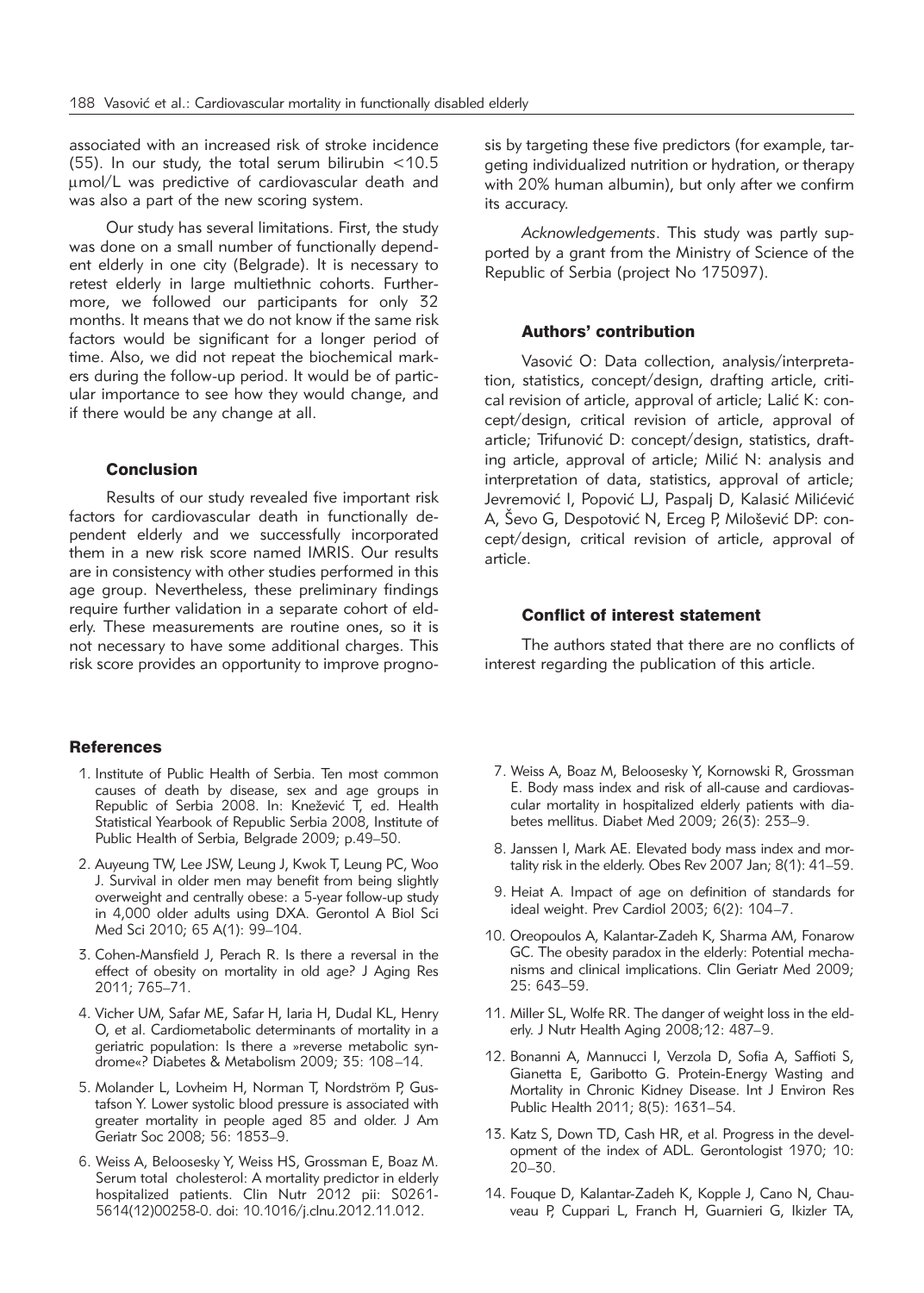Kaysen G, Lindholm B, Massy Z, Mitch W, Pineda E, Stenvinkel P, Trevinho-Becerra A, Wanner C. A Proposed Nomenclature and Diagnostic Criteria For Protein-Energy Wasting In Acute and Chronic Kidney Disease. Kidney Int 2008; 73(4): 391–8.

- 15. Filippatos GS, Desai RV, Ahmed MI, Fonarow GC, Love TE, Aban IB, Iskandrian AE, Konstam MA, Ahmed A. Hypoalbuminaemia and incident heart failure in older adults. Eur J Heart Fail 2011; 13(10): 1078–86.
- 16. Kinugasa Y, Kato M, Sugihara S, Hirai M, Kotani K, Ishida K, Yanagihara K, Kato Y, Ogino K, Igawa O, Hisatome I, Shigemasa C. A Simple Risk Score to Predict In-Hospital Death of Elderly Patients With Acute Decompensated Heart Failure. Hypoalbuminemia as an Additional Prognostic Factor. Circ J 2009; 73: 2276–81.
- 17. Gheorghiade M, Zannad F, Sopko G, Klein L, Piña IL, Konstam MA, Massie BM, Roland E, Targum S, Collins SP, Filippatos G, Tavazz L, for the International Working Group on Acute Heart Failure Syndromes. Special Report: Acute Heart Failure Syndromes, Current State and Framework for Future Research Circulation 2005; 112: 3958–68.
- 18. Peterson PN, Rumsfeld JS, Liang L, Albert NM, Hernandez AF, Peterson ED, Fonarow GC, Masoudi FA. A Validated Risk Score for In-Hospital Mortality in Patients With Heart Failure From the American Heart Association Get With the Guidelines Program Circulation: Cardiovascular Quality and Outcomes 2010; 3: 25–32.
- 19. Takahashi R, Ito Y, Takahashi H, Ishii H, Kasuga H, Mizuno M, Suzuki Y, Yuzawa Y, Maruyama S, Murohara T, Imai E, Matsuo S. Combined values of serum albumin, C-reactive protein and body mass index at dialysis ini tiation accurately predicts long-term mortality. Am J Nephrol 2012; 36(2): 136–43.
- 20. Yao Q, Lindholm B, Stenvinkel P. Inflammation as a cause of malnutrition, atherosclerotic cardiovascular disease, and poor outcome in hemodialysis patients. Hemodial Int 2004; 8(2): 118–29.
- 21. Terrier N, Senécal L, Dupuy AM, Jaussent I, Delcourt C, Leray H, Rafaelsen S, Bosc JY, Maurice F, Canaud B, Cristol JP. Association between novel indices of malnutrition-inflammation complex syndrome and cardiovascular disease in hemodialysis patients. Hemodial Int 2005; 9(2): 159–68.
- 22. Akdag I, Yilmaz Y, Kahvecioglu S, Bolca N, Ercan I, Ersoy A, Gullulu M. Clinical value of the malnutrition-inflammation-atherosclerosis syndrome for long-term prediction of cardiovascular mortality in patients with end-stage renal disease: a 5-year prospective study. Nephron Clin Pract 2008; 108(2): c99–c105.
- 23. Dummer CD, Thome FS, Veronese FV. Chronic renal disease, inflammation and atherosclerosis: new concepts about an old problem. Rev Assoc Med Bras 2007; 53(5): 446–50.
- 24. Clarke R, Emberson JR, Breeze E, Casas JP, Parish S, Hingorani AD, et al. Biomarkers of inflammation predict both vascular and non-vascular mortality in older men. European Heart Journal 2008; 29: 800–9.
- 25. Hwang HJ, Lee SW, Kim SH. Relationship between bilirubin and C-reactive protein. Clin Chem Lab Med 2011; 49(11): 1823–8.
- 26. Oda E, Kawai R. A possible cross-sectional association of serum total bilirubin with coronary heart disease and stroke in a Japanese health screening population. Heart Vessels 2012; 27(1): 29–36.
- 27. National Academy of Clinical Biochemistry. Emerging Biomarkers for Primary Prevention of Cardiovascular Disease and Stroke. Washington, DC: National Academy of Clinical Biochemistry; 2009.
- 28. Katz S, Ford AB, Moskowitz RW, Jackson BA, Jaffee MW. Studies of illness in the aged: The Index of ADL, a standardized measure of biological and psychological function. JAMA 1963; 185: 914–19.
- 29. Lawton MP, Brody EM. Assessment of older people: Selfmaintaining and instrumental activities of daily living. The Gerontologist 1969; 9(3): 179–86.
- 30. Charlson ME, Pompei P, Ales KL, Mackenzie CR. A new method for classifying prognostic comorbidity in longitudinal studies: development and validation. J Chronic Dis 1987; 40: 373–83.
- 31. Taylor JMG, Ankerst DP, Andridge RR. Validation of biomarker-based risk prediction models. Clin Cancer Res 2008; 14(19).
- 32. Grunkemeier GL, Jin R. Receiver operating characteristic curve analysis of clinical risk models. Ann Thorac Surg 2001; 72: 323–6.
- 33. Grunkemeier GL, Wu Y. Bootstrap resampling methods. something for nothing? Ann Thorac Surg 2004; 77: 1142–4.
- 34. IBM SPSS Bootstrapping 19. SPSS Inc. 1989, 2010.
- 35. Meng SJ and Yu LJ. Oxidative stress, molecular inflammation and sarcopenia. Int J Mol Sci 2010; 11(4): 1509–26.
- 36. Licastro F, Candore G, Lio D, Porcellini E, Colonna-Romano G, Franceschi C, Caruso C. Innate immunity and inflammation in ageing: a key for understanding age-related diseases. Immun Ageing 2005; 2–8.
- 37. Jenny NS, Yanez ND, Psaty BM, Kuller LH, Hirsch CH, Tracy RP. Inflammation biomarkers and near-term death in older men. Am J Epidemiol 2007; 165: 684–95.
- 38. Koenig W, Khuseyinova N, Baumert J, Meisinger C. Proteomics and protein markers: prospective study of high-sensitivity C-reactive protein as a determinant of mortality: Results from the MONICA/KORA Augsburg Cohort Study, 1984–1998. Clin Chem 2008; 54: 335–42.
- 39. Korita I, Bulo A, Longlois M, Blaton V. Inflammation markers in patients with cardiovascular disease and metabolic syndrome. Journal of Medical Biochemistry 2013; 32: 214–9.
- 40. Pap D, Čolak E, Majkić-Singh N, Grabor-Lajšić G, Vicković S. Lipoproteins and other risk factors for cardiovascular disease in a student population. Journal of Medical Biochemistry 2013; 32: 140–5.
- 41. Carriere I, Dupuy AM, Lacroux A, Cristol JP, Delcourt C, and the POLA Study Group. Biomarkers of inflammation